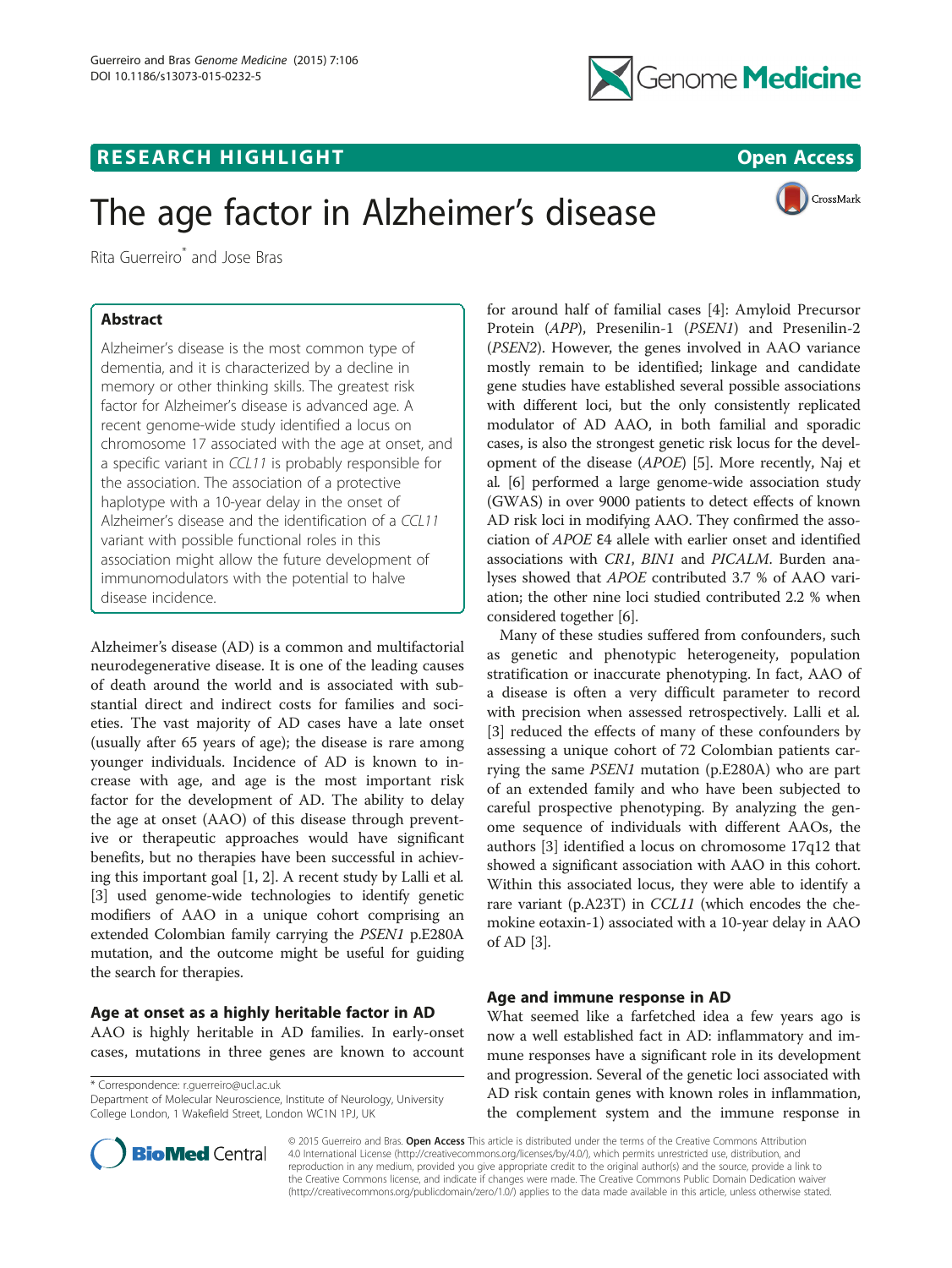<span id="page-1-0"></span>general (ABCA7, CLU, CR1, MS4A4E/MS4A6A, CD33, EPHA1, HLA-DRB5, HLA-DRB1, INPP5D, MEF2C and TREM2). Pathway analyses of GWAS data have identified the immune response as important in AD, and an integrated network analysis of genome and transcriptome data identified the immune and microglia module as significant for AD and TYROBP as the driver gene for this module [[7](#page-2-0), [8](#page-2-0)].

Microglial activation and monocyte/macrophage-mediated inflammatory responses are currently particularly interesting areas of research on AD. To evaluate the relationship between known AD risk loci, Chan et al. [\[9](#page-2-0)] recently conducted a protein quantitative trait analysis in monocytes and showed that the NME8 risk allele influences protein tyrosine kinase 2 β (PTK2B), the CD33 risk allele influences triggering receptor expressed on myeloid cells 2 (TREM2) and the TREM1 risk allele is associated with a decreased TREM1/TREM2 ratio. Interestingly, the authors [\[9](#page-2-0)] also uncovered potential differences associated with age in the expression of genes in the TREM locus. TREM1 expression was found to increase with advancing age in younger but not in older individuals, and TREM1 variants were found to affect TREM2 expression in younger but not older people [\[9](#page-2-0)].

#### AAO as a therapeutic target

The ability to delay the AAO of AD through preventive or therapeutic approaches would have significant benefits. A 2012 study found a protective variant in APP, which suggests that manipulating the amyloid pathway could be a successful approach to reducing AD [\[10](#page-2-0)]. One can predict that other elements participating directly or indirectly in the proteolytic processing of APP will also be good therapeutic targets to modulate the disease.

Similarly, the variant found in CCL11 in the most recent study by Lalli et al. [3] also has a high potential as a therapeutic target. It encodes eotaxin, and the concentration of eotaxin has been shown previously to rise with age both in people and in mice. Eotaxin has also been identified as potentially one of the most deleterious factors for cognitive function and neurogenesis in aging by parabiosis studies in which the blood of two mice, one young and one old, was shared through the surgical fusion of vascular systems [\[11](#page-2-0)]. The variant identified by Lalli et al. [3] (p.A23T) is located in the protein signal peptide cleavage site, suggesting a functional role for the variant, possibly through the binding with its receptor (CCR3). The enhanced secretion of eotaxin by cells transfected with this variant [3] validate the functional significance of the variant, but, given the protective role of lower levels of eotaxin, the finding of increased cell secretion is in the opposite direction to what was expected. These findings clearly demonstrate the need to better understand the biology of genomes and emphasize the need to further characterize the molecular biology of these genomic regions.

#### Concluding remarks

It is important to understand how the recent findings from isolated and endogamous cohorts will translate to other populations, and what the implications are for the understanding of late-onset AD. Although single rare variants will not have high population-attributable risks, they will be extremely important for individual risk prediction and for the understanding of biology and pathobiology. Likewise it will be important to understand how findings made in early-onset familial cases will translate to the most common and sporadic late-onset AD. Two observations support significant commonalities between these two forms of disease, suggesting that factors important for early-onset and familial cases will also be important for late-onset and sporadic AD: first, the APOE Ɛ4 allele not only modulates the AAO of AD in a sporadic setting, but also in carriers of presenilin mutations, and second, the identification of the protective effect of APP p.A673T in the Icelandic population showed that amyloid β has crucial roles in both early- and late-onset AD [[10\]](#page-2-0).

The mechanisms through which eotaxin and other peripheral immune molecules contribute to the disease process are still to be determined, but the identification of an association between CCL11 and AAO in the studied Colombian kindred [3], if validated, can potentially be translated into immunomodulating therapies able to delay the onset of AD in the future.

#### Abbreviations

AAO: Age at onset; AD: Alzheimer's disease; GWAS: Genome-wide association study.

The authors declare that they have no competing interests.

#### Published online: 20 October 2015

#### References

- 1. Alzheimer's Association. 2015 Alzheimer's disease facts and figures. Alzheimers Dement. 2015;11:332–84.
- 2. Brookmeyer R, Gray S, Kawas C. Projections of Alzheimer's disease in the United States and the public health impact of delaying disease onset. Am J Public Health. 1998;88:1337–42.
- 3. Lalli MA, Bettcher BM, Arcila ML, Garcia G, Guzman C, Madrigal L, et al. Whole-genome sequencing suggests a chemokine gene cluster that modifies age at onset in familial Alzheimer's disease. Mol Psychiatry. 2015. doi[:10.1038/mp.2015.131](http://dx.doi.org/10.1038/mp.2015.131).
- 4. Finckh U, Kuschel C, Anagnostouli M, Patsouris E, Pantes GV, Gatzonis S, et al. Novel mutations and repeated findings of mutations in familial Alzheimer disease. Neurogenetics. 2005;6:85–9. doi[:10.1007/s10048-005-0211-x.](http://dx.doi.org/10.1007/s10048-005-0211-x)
- 5. Corder EH, Saunders AM, Strittmatter WJ, Schmechel DE, Gaskell PC, Small GW, et al. Gene dose of apolipoprotein E type 4 allele and the risk of Alzheimer's disease in late onset families. Science. 1993;261:921–3.
- 6. Naj AC, Jun G, Reitz C, Kunkle BW, Perry W, Park YS, et al. Effects of multiple genetic loci on age at onset in late-onset Alzheimer disease: a